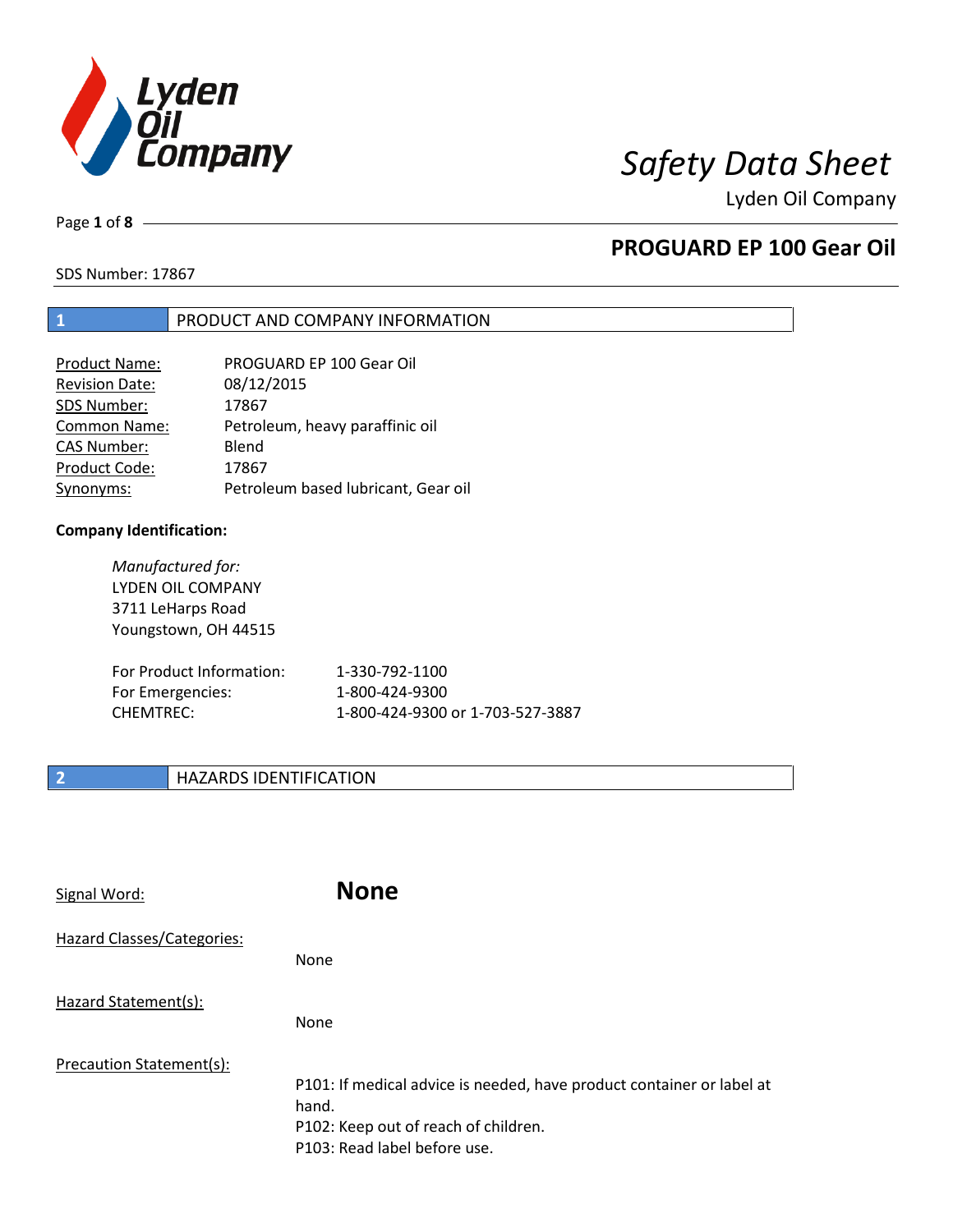

Page **2** of **8**

# **PROGUARD EP 100 Gear Oil**

SDS Number: 17867

Other Hazard Statement(s):

Repeated skin contact may cause dermatitis or an oil acne.

|  | COMPOSITION / INFORMATION ON INGREDIENTS |  |
|--|------------------------------------------|--|
|--|------------------------------------------|--|

Ingredients:

*Mixture of the substances listed below with nonhazardous additions.*

| <b>Chemical Name</b>                                      | <b>CAS Number</b> | Percentage  |
|-----------------------------------------------------------|-------------------|-------------|
| Distillates (petroleum), solvent-dewaxed heavy paraffinic | 64742-65-0        | 70-80       |
| Residual oils, petroleum, solvent dewaxed                 | 64742-62-7        | $20 - 30$   |
| Olefin Sulfide                                            | N/A               | $\langle$ 2 |
| Alkenyl Amine                                             | N/A               | < 0.1       |
| Additives                                                 | N/A               | $\langle$ 2 |

*\*Any concentration shown as a range is to protect confidentiality or is due to batch variation.*

|  | <b>CIDCT AID MEACHDEC</b><br>AJUREJ<br>ıvı<br>נחו<br>שור<br>. |
|--|---------------------------------------------------------------|
|--|---------------------------------------------------------------|

## Description of First Aid Measures:

| Inhalation:   | If symptoms develop, move victim to fresh air. If symptoms persist,<br>obtain medical attention.                  |
|---------------|-------------------------------------------------------------------------------------------------------------------|
| Skin Contact: | Wash with soap and water. Remove contaminated clothing and wash<br>before reuse. Get medical attention if needed. |
| Eye Contact:  | Rinse opened eye for several minutes under running water. If<br>symptoms persist, consult medical attention.      |
| Ingestion:    | Rinse mouth with water. If symptoms develop, obtain medical<br>attention.                                         |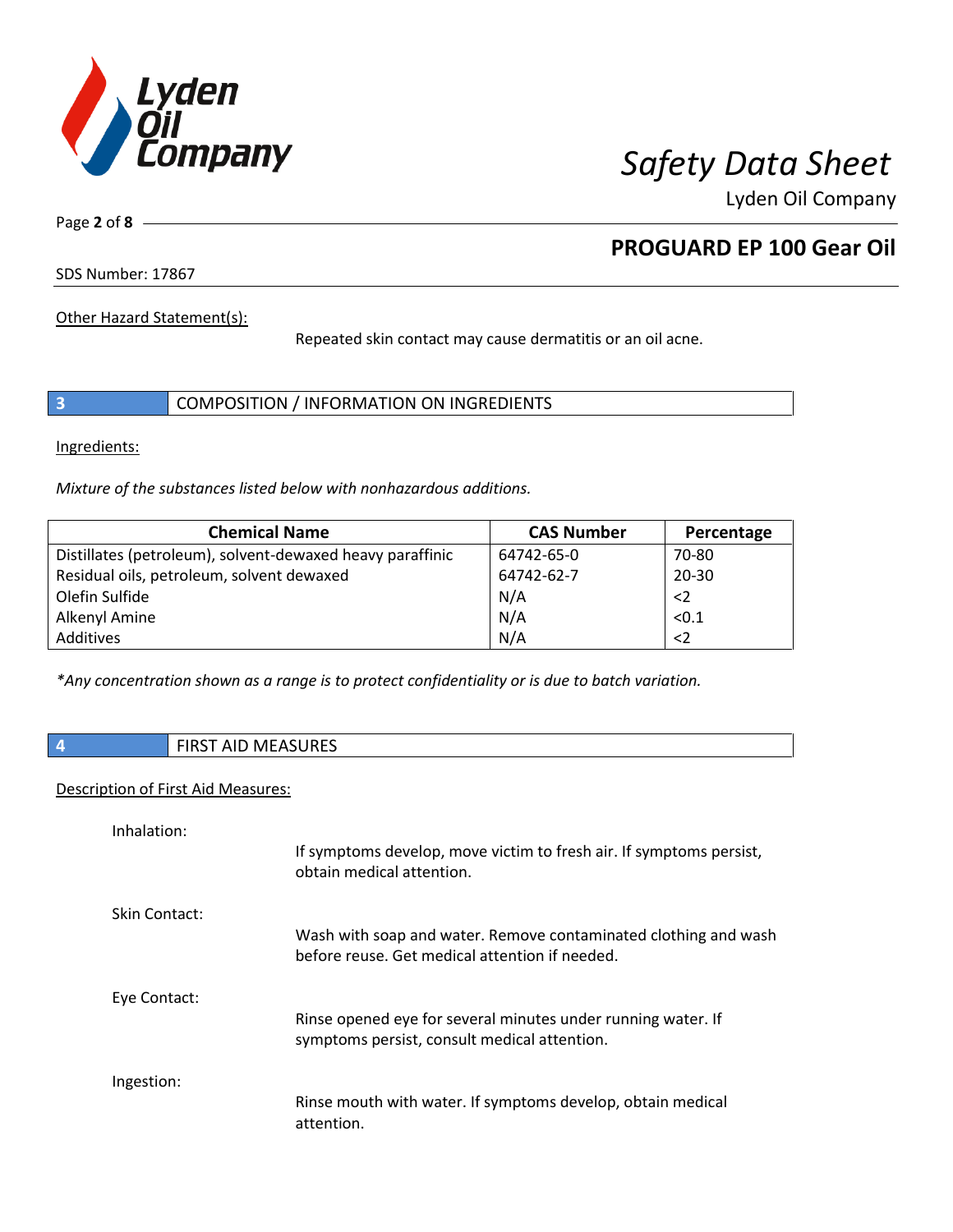

**PROGUARD EP 100 Gear Oil**

Lyden Oil Company

SDS Number: 17867

Page **3** of **8**

| Symptoms and Effects, both acute and delayed:         | No further relevent data available.                                                                                                                                                               |
|-------------------------------------------------------|---------------------------------------------------------------------------------------------------------------------------------------------------------------------------------------------------|
| <b>Recommended Actions:</b>                           | Treat symptomatically. Call a doctor or poison<br>control center for guidance.                                                                                                                    |
| 5<br>FIRE FIGHTING MEASURES                           |                                                                                                                                                                                                   |
| Recommended Fire-Extinguishing Equipment:             | Use dry powder, foam, or carbon dioxide fire<br>extinguishers. Water may be ineffective in fighting<br>an oil fire unless used by experienced fire fighters.                                      |
| Possible Hazards During a Fire:                       | Hazardous combustion products may include: A<br>complex mixture of airborne solid and liquid<br>particulates and gases (smoke). Carbon monoxide.<br>Unidentified organic and inorganic compounds. |
| Recommendations to Firefighters:                      | No special measures required.                                                                                                                                                                     |
| $6\phantom{1}6$<br><b>ACCIDENTAL RELEASE MEASURES</b> |                                                                                                                                                                                                   |
| <b>Personal Precautions:</b>                          | Avoid contact with skin, eyes, and clothing.<br>Keep away from sources of ignition.                                                                                                               |
| <b>Emergency Procedures:</b>                          | Contain spilled material, collect in suitable and<br>properly labeled containers.                                                                                                                 |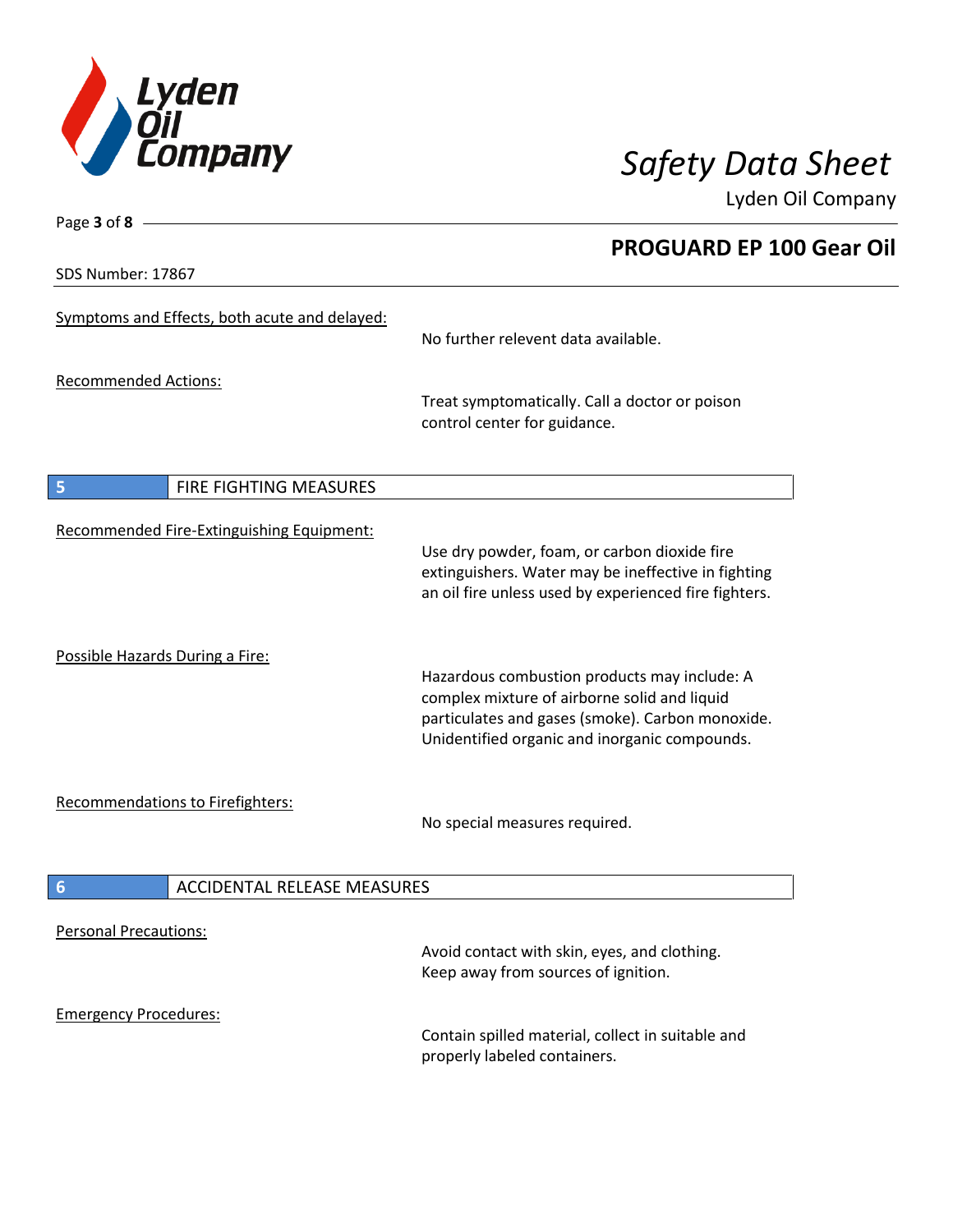

| Page 4 of 8 -                     |                                                                                 |
|-----------------------------------|---------------------------------------------------------------------------------|
|                                   | <b>PROGUARD EP 100 Gear Oil</b>                                                 |
| SDS Number: 17867                 |                                                                                 |
| <b>Environmental Precautions:</b> |                                                                                 |
|                                   | Do not allow to reach sewage system or any water                                |
|                                   | course.                                                                         |
|                                   | Do not allow to enter ground waters.                                            |
| Cleanup Procedures:               |                                                                                 |
|                                   | Pick up excess with inert absorbant material.                                   |
| <b>HANDLING AND STORAGE</b><br>7  |                                                                                 |
|                                   |                                                                                 |
| <b>Handling Precautions:</b>      | Handle with care and avoid spillage on the floor.                               |
|                                   | Do not cut, weld, drill, grind, braze, or solder                                |
|                                   | container.                                                                      |
| <b>Storage Requirements:</b>      |                                                                                 |
|                                   | Keep container tightly sealed.                                                  |
|                                   | Keep away from sources of ignition.                                             |
| $\boldsymbol{8}$                  | EXPOSURE CONTROLS / PERSONAL PROTECTION                                         |
|                                   |                                                                                 |
| <b>Exposure Limits:</b>           | -64742-65-0 Distillates (petroleum), solvent-dewaxed heavy paraffinic (70-80%): |
|                                   | ACGIH TLV - Long-term value: 5mg/m <sup>3</sup>                                 |
|                                   | OSHA PEL - Long-term value: 5mg/m <sup>3</sup>                                  |
| <b>Engineering Controls:</b>      |                                                                                 |
|                                   | All ventilation should be designed in accordance                                |
|                                   | with OSHA standard (29 CFR 1910.94).                                            |
| Personal Protective Equipment:    |                                                                                 |
|                                   | Wash hands before breaks and at the end of work.                                |
|                                   | Use safety glasses and gloves.                                                  |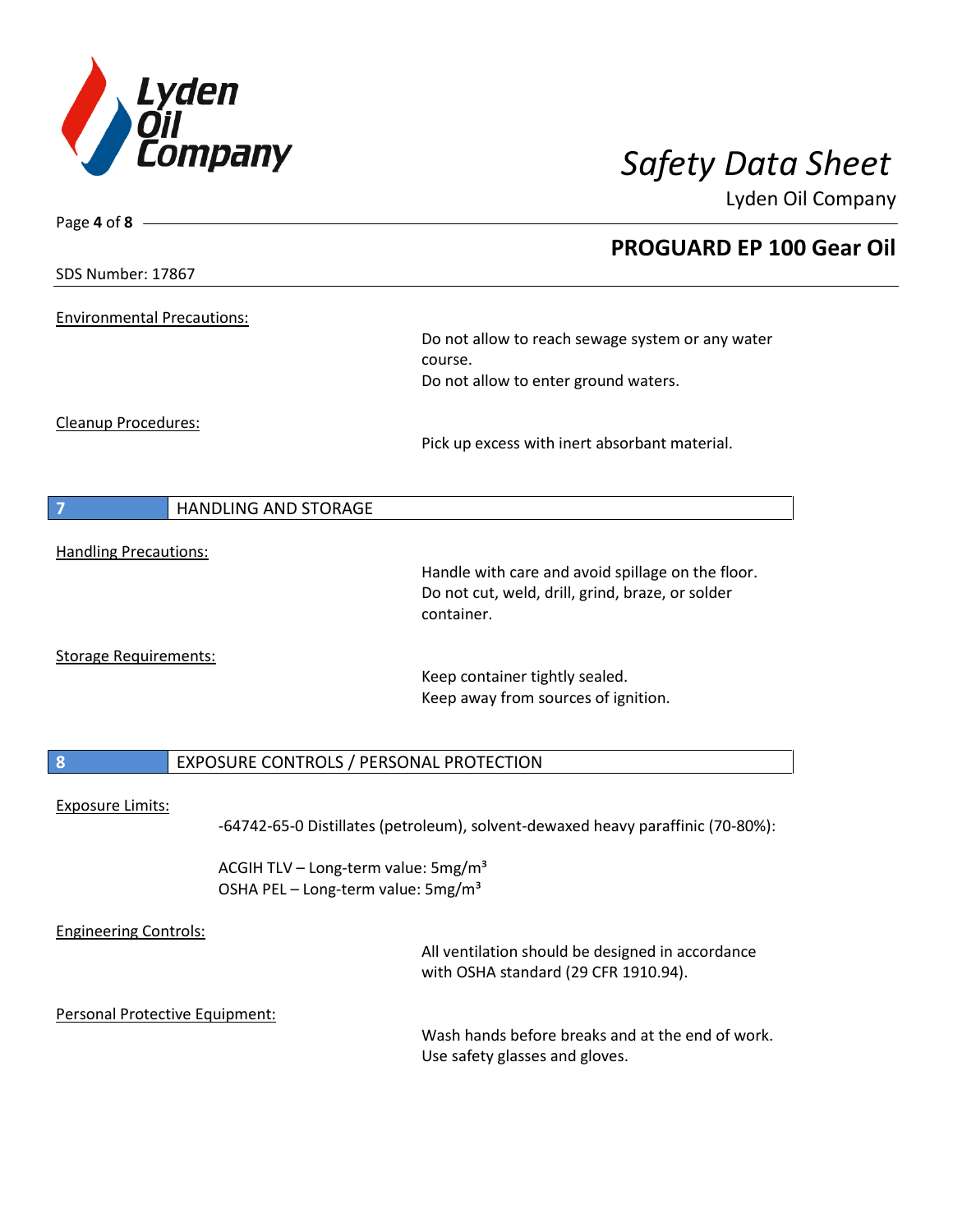

SDS Number: 17867

Page **5** of **8**

## **PROGUARD EP 100 Gear Oil**

| Color:                        | Amber                                        |
|-------------------------------|----------------------------------------------|
| <b>Physical State:</b>        | Liquid                                       |
| Odor:                         | Data not available                           |
| Odor Threshold:               | Data not available                           |
| pH:                           | Data not available                           |
| <b>Melting Point:</b>         | Data not available                           |
| <b>Boiling Point:</b>         | Data not available                           |
| <b>Boiling Range:</b>         | Data not available                           |
| Flash Point:                  | 148.9° C / 300° F (PMCC method)              |
| <b>Evaporation Rate:</b>      | Data not available                           |
| Flammability:                 | Data not available                           |
| Flammability Limits:          | Data not available                           |
| Vapor Pressure:               | Data not available                           |
| Vapor Density:                | Data not available                           |
| <b>Relative Density:</b>      | Data not available                           |
| Solubilities:                 | Insoluble in water                           |
| <b>Partition Coefficient:</b> | Data not available                           |
| Auto-Ignition Temperature:    | Data not available                           |
| Decomposition Temperature:    | Data not available                           |
| Viscosity:                    | 100 mm <sup>2</sup> /sec (kinematic at 40°C) |

**9** PHYSICAL AND CHEMICAL PROPERTIES

| ി 0 | <b>STABILITY AND REACTIVITY</b> |
|-----|---------------------------------|
|     |                                 |

| Stability:                  | Stable under normal conditions.                                  |
|-----------------------------|------------------------------------------------------------------|
| Reactivity:                 | Not reactive under normal conditions.                            |
| Conditions to Avoid:        | Extreme temperature, sparks, open flame, and<br>direct sunlight. |
| <b>Hazardous Reactions:</b> | No known hazardous reactions.                                    |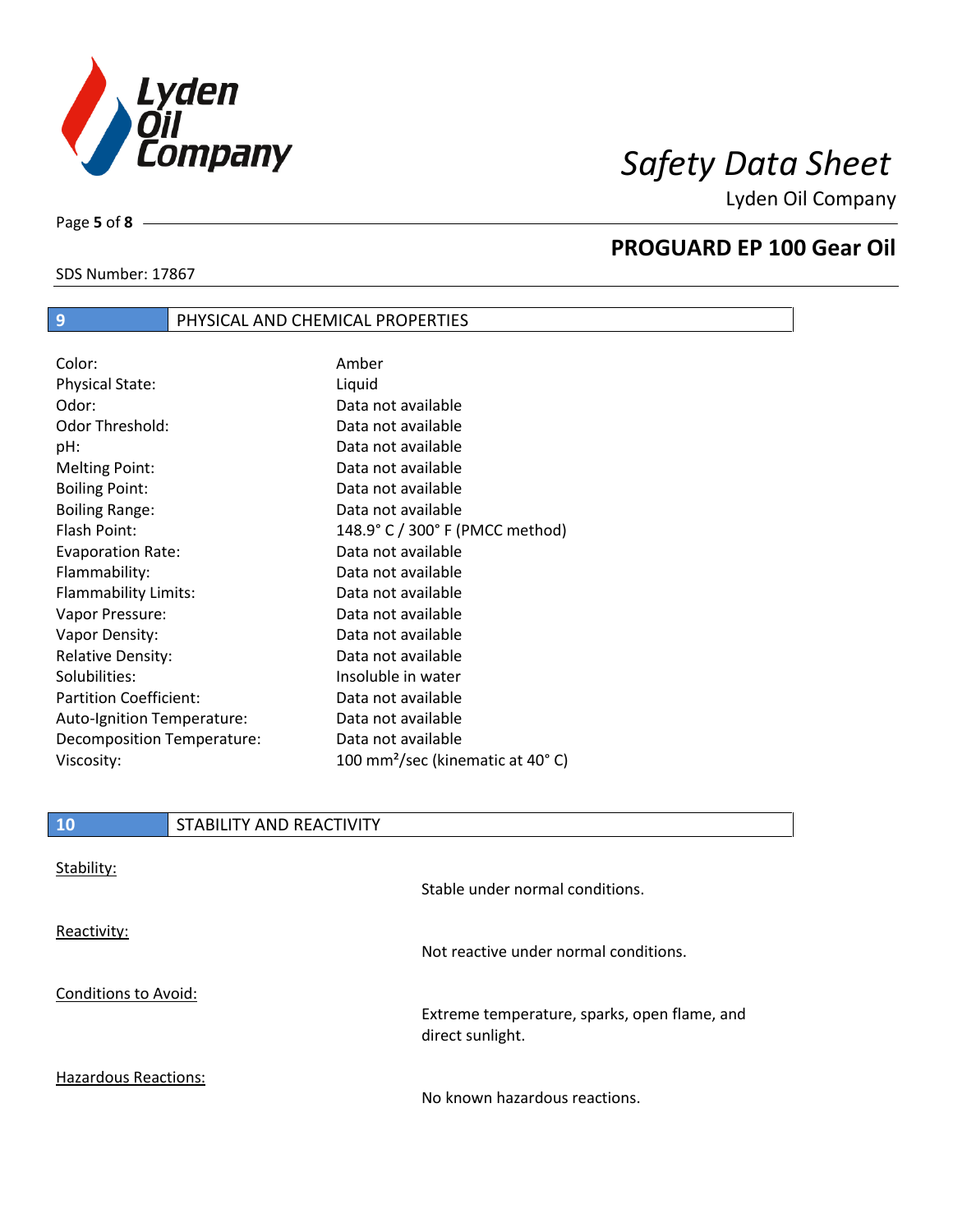

| Page 6 of 8 -                  |                                     |                                                                                                                           |
|--------------------------------|-------------------------------------|---------------------------------------------------------------------------------------------------------------------------|
|                                |                                     | <b>PROGUARD EP 100 Gear Oil</b>                                                                                           |
| SDS Number: 17867              |                                     |                                                                                                                           |
| Incompatible Materials:        |                                     |                                                                                                                           |
|                                |                                     | No further relevant information available.                                                                                |
| <b>Decomposition Products:</b> |                                     |                                                                                                                           |
|                                |                                     | Hazardous decomposition products are not<br>expected to form.                                                             |
| <b>11</b>                      | <b>TOXICOLOGICAL INFORMATION</b>    |                                                                                                                           |
|                                |                                     |                                                                                                                           |
| Routes of Exposure:            |                                     | Skin and eye contact are the primary routes of<br>exposure although exposure may occur following<br>accidental ingestion. |
| <b>Exposure Effects:</b>       |                                     | Repeated skin contact may cause dermatitis or an<br>oil acne.                                                             |
| <b>Measures of Toxicity:</b>   |                                     | <b>Component Acute Toxicity Estimates:</b>                                                                                |
|                                |                                     | Residual oils, petroleum, solvent dewaxed:                                                                                |
|                                |                                     | Oral LD50: >5000 mg/kg (rat)<br>Dermal LD50: >2000 mg/kg (rabbit)<br>Inhalative LC50: 2.18 mg/l (4 hours) (rat)           |
|                                | Carcinogenic/Mutagenic Precautions: | Non-carcinogenic and not expected to be<br>mutagentic.                                                                    |
|                                |                                     |                                                                                                                           |

## **12** ECOLOGICAL INFORMATION

Ecological Precautions:

Avoid exposing to the environment.

Ecological Effects:

No specific environmental or aquatic data available.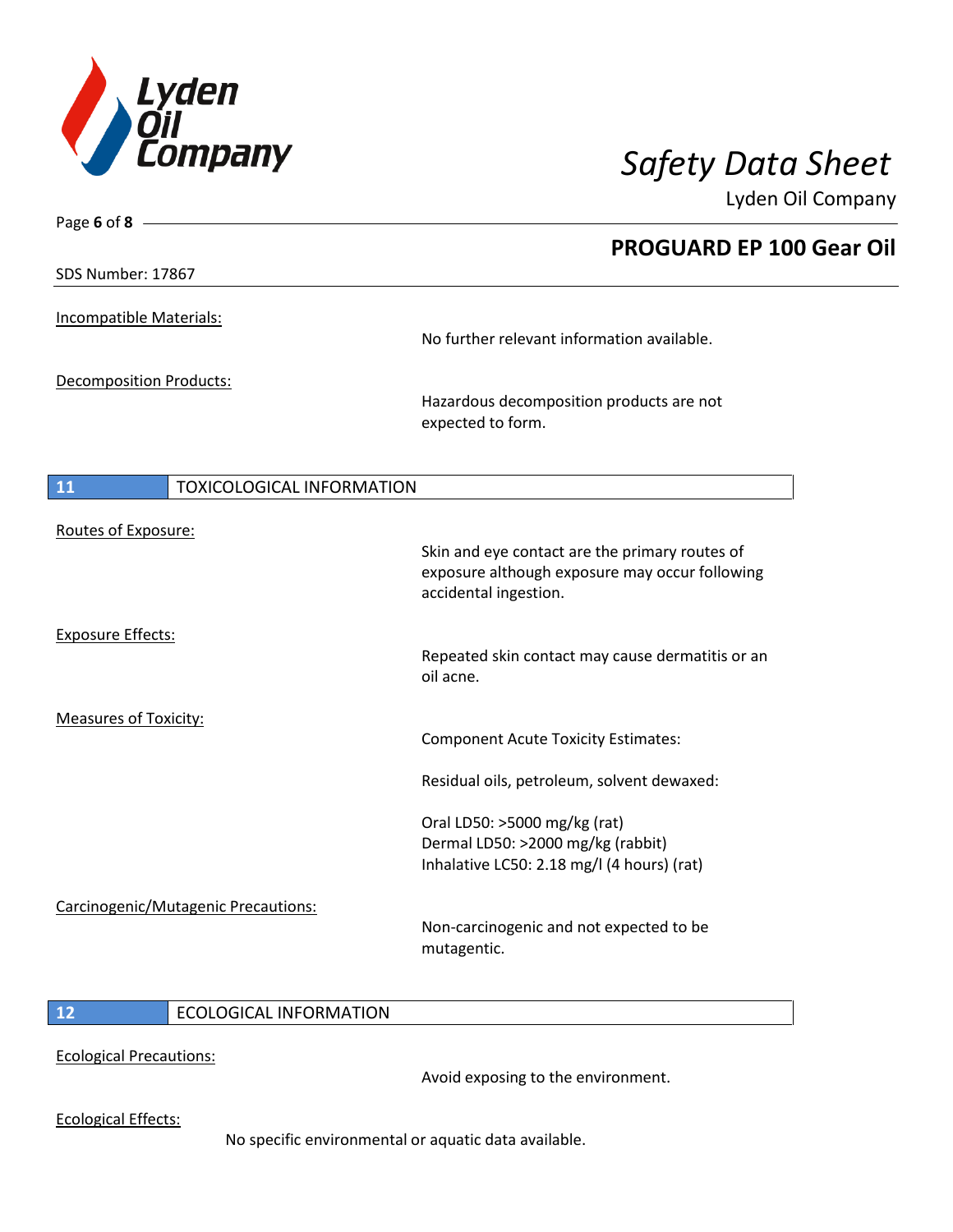

**PROGUARD EP 100 Gear Oil**

Lyden Oil Company

SDS Number: 17867

Page **7** of **8**

| 13                                                                                                | <b>DISPOSAL CONSIDERATIONS</b> |                                                                                             |
|---------------------------------------------------------------------------------------------------|--------------------------------|---------------------------------------------------------------------------------------------|
| Disposal Methods:                                                                                 |                                |                                                                                             |
|                                                                                                   |                                | Dispose of waste material in accordance with all<br>local, state, and federal requirements. |
| Disposal Containers:                                                                              |                                | Use properly approved container for disposal.                                               |
| <b>Special Precautions:</b>                                                                       |                                | Do not flush to surface waters or drains.                                                   |
| 14                                                                                                | <b>TRANSPORT INFORMATION</b>   |                                                                                             |
| <b>UN Number:</b><br><b>UN Shipping Name:</b><br><b>Transport Hazard Class:</b><br>Packing Group: |                                | Data not available<br>Data not available<br>Data not available<br>Data not available        |
| <b>Environmental Hazards:</b>                                                                     |                                | Data not available                                                                          |
| <b>Bulk Transport Guidance:</b>                                                                   |                                | Data not available                                                                          |
| <b>Special Precautions:</b>                                                                       |                                | Not regulated by DOT.                                                                       |
| 15                                                                                                | <b>REGULATORY INFORMATION</b>  |                                                                                             |

This material and all of its components are listed on the Inventory of Existing Chemical Substances under the Toxic Substances Control Act.